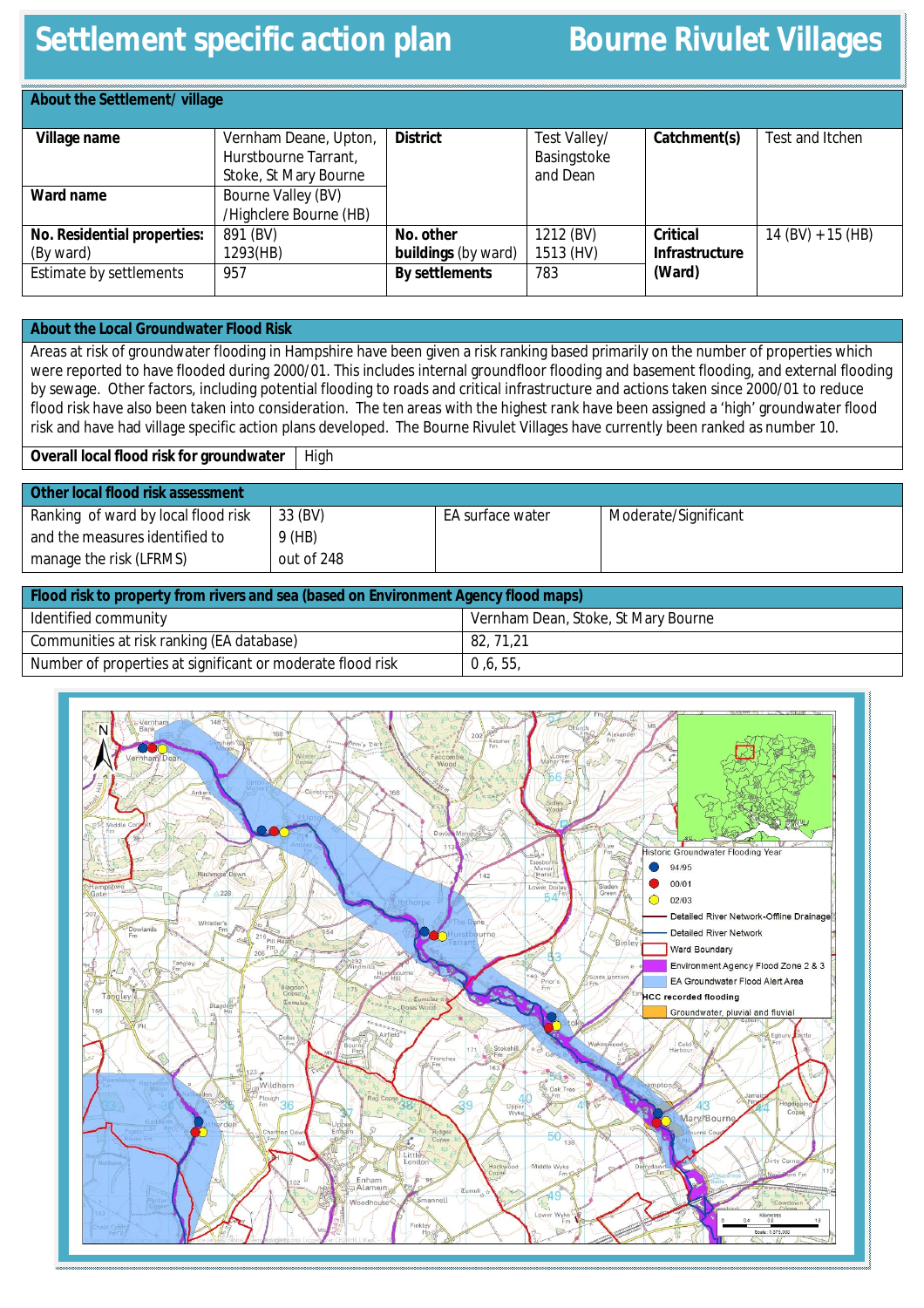#### **Summary**

# **Flood incidents recorded**

The Bourne Rivulet Villages have a history of groundwater flooding, with some households impacted by backing up of sewage into their homes. During periods of high groundwater, the foul sewerage system in and upstream of St Mary Bourne, Hampshire, experiences infiltration which causes it to become overloaded with water.

Type of flooding: Ground floor flooding, cellar flooding, sewage surcharge.

Thirteen properties flooded in 2000/01 (excluding external 'clean' flooding): 5 properties with cellar flooding and 6 with ground floor flooding. Two properties were flooded externally by (sewage) contaminated water.

#### **Settlement characteristics**

Residential area with surrounding countryside, woodland and agriculture.

Critical infrastructure within each ward includes:

| <b>Bourne Valley</b>                                       | <b>Highclere and Bourne</b>                                | Linear selection around the Bourne<br><b>Rivulet Villages</b> |
|------------------------------------------------------------|------------------------------------------------------------|---------------------------------------------------------------|
| 5 x Electricity Substation                                 | 10 x Electricity Substation                                | 6 x Electricity Substation                                    |
| 3 x School                                                 | 1 x School                                                 | 3 x School                                                    |
| 6 x Pumping stations                                       | 3 x Pumping stations                                       | 3 x Pumping stations                                          |
|                                                            | 1 x Medical Centre                                         | 1 x Medical Centre                                            |
| NO AMBULANCE. NO FIRE AND<br>RESCUE. NO POLICE. NO AIRPORT | NO AMBULANCE. NO FIRE AND RESCUE.<br>NO POLICE. NO AIRPORT | NO AMBULANCE. NO FIRE AND RESCUE.<br>NO POLICE. NO AIRPORT    |

The Bourne Rivulet starts its course around Vernham Deane, travelling through Upton, Hurstbourne Tarrent, Stoke and St Mary Bourne respectively before joining the River Test about 5km south east of St Mary Bourne.

Landscape, biodiversity and cultural heritage features and designations within 2km: *Cultural heritage features:*

- Fosbury camp (Scheduled Monument)
- Iron Age enclosure and associated earthworks in the north east corner of Blagden Copse (Scheduled Monument)
- Banjo enclosure, two barrows and associated field system in Blagden Copse (Scheduled Monument)
- Bowl barrow 120m ESE of The Croft (Scheduled Monument)
- Egbury camp (Scheduled Monument)
- Large number of listed buildings: http://www.britishlistedbuildings.co.uk
	- o 54 in Vernham Dean
	- o 121 in Hurstbourne Tarrant
	- o 91 in St Mary Bourne
- Hurstbourne Park (Registered Park and Garden)

## *Biodiversity features:*

Rushmere & Conholt Downs Site of Special Scientific Interest (SSSI)

*Landscape features:*

- North Wessex Downs AONB
- 2 Sites of Importance for Nature Conservation (SINC)
- 2 Biodiversity Opportunity Areas

*Other environmental:*

- Groundwater and Eutrophic Nitrate Vulnerable Zones
- Test Valley Environmentally Sensitive Area
- Rivers Test and Itchen Priority Catchment (Catchment Sensitive Farming Capital Grant Scheme Target Area and Catchment Sensitive Farming Delivery Initiative 2011-2014)

**Future risk**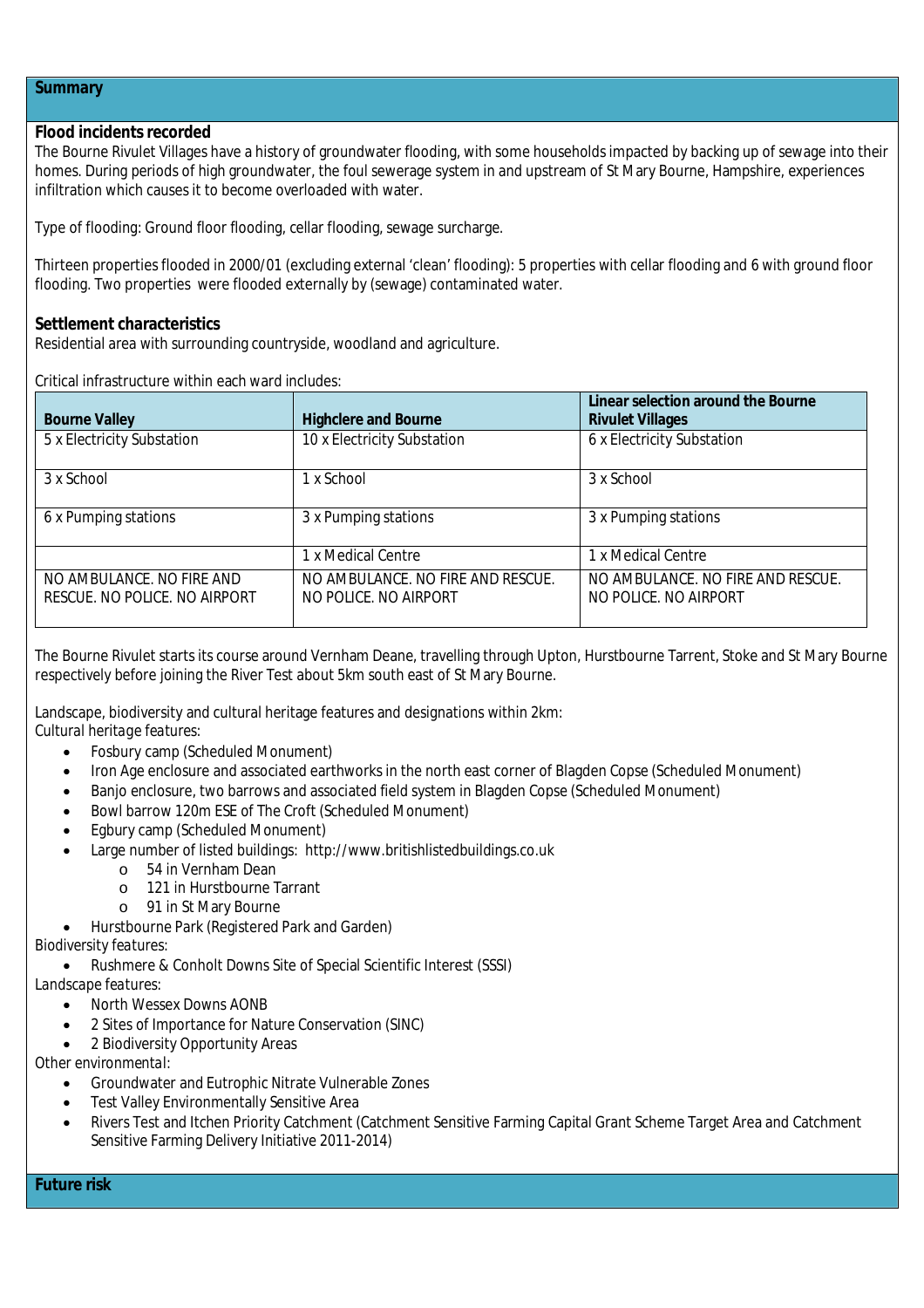## **Detail of future risk, plus objective assessment of climate change on risk**

Most climate change models indicate that we are likely to experience drier summers, albeit with more intense rainafll when it occurs, and wetter winters. There is a view that groundwater recharge may decline by 5-15%. However, as groundwater flooding occurs primarily as a response to extended periods of rain during late autumn and early winter, there may be an increased risk of groundwater flooding. This is far from certain and the buffering effect of increased groundwater storage (due to lower overall recharge) may mitigate any such effect.

Note on areas of development: Specific policies should be considered by the Planning Authority to control development within this risk area. This should involve suitable property resilience levels until such time as the source, pathways and receptors are understood at a detailed enough scale to ensure that any new development is not at risk of flooding.

Infiltration drainage should be avoided unless it can be clearly demonstrated it will not have a local impact through increased groundwater rise. Septic tanks should also be avoided unless it can be demonstrated that they can operate successfully during periods of extreme groundwater level.

**Measures delivered to reduce risk since 2000/2001**

#### **What has happened?**

| <b>Action</b>                                                                                                                                                                                                                                                                                                                                                                                                                                   | <b>By Whom</b>                                                                                                                                                                                                   | <b>When</b>                                                                                                                                                                                                                                                     | <b>Constraints</b>                                                                                                                                                                                                                                               |
|-------------------------------------------------------------------------------------------------------------------------------------------------------------------------------------------------------------------------------------------------------------------------------------------------------------------------------------------------------------------------------------------------------------------------------------------------|------------------------------------------------------------------------------------------------------------------------------------------------------------------------------------------------------------------|-----------------------------------------------------------------------------------------------------------------------------------------------------------------------------------------------------------------------------------------------------------------|------------------------------------------------------------------------------------------------------------------------------------------------------------------------------------------------------------------------------------------------------------------|
| Improvements to the<br><b>Environment Agency Flood</b><br><b>Warning Service-</b><br>Telemetry borehole installed at<br>Vernham Dean (SEE BELOW)                                                                                                                                                                                                                                                                                                | <b>Environment Agency</b>                                                                                                                                                                                        | Following a minor flooding event<br>in spring 2007 the groundwater<br>flooding procedures for Solent<br>and South Downs were updated<br>with new telemetry trigger levels<br>for the new purpose drilled<br>boreholes and refined<br>procedures for some sites. | Although groundwater<br>flooding cannot be<br>accurately predicted, notice<br>of high levels can be<br>provided in sufficient time<br>to avoid some damage.                                                                                                      |
| Development of St Mary Bourne<br>Infiltration Reduction Plan. The<br>plans sets out over the short,<br>medium and long term the<br>actions SW believes are<br>necessary to tackle the problems<br>in St Mary Bourne.<br>It will require a multi-agency,<br>multi-disciplinary team to be<br>established to implement these<br>actions and they must be<br>accompanied by support and<br>action from local residents and<br>the local community. | Southern Water, with the<br>cooperation and support of<br>the EA, HCC, Parish Council<br>and the local community.<br>Additional comments and<br>input from neighboring<br><b>Test Valley Borough</b><br>Council. | Draft action plan circulated by<br>SW for comment in December<br>2012.                                                                                                                                                                                          | Feasibility study to be<br>carried out by SW to<br>determine options for<br>action going forward.<br>Currently SW not funded to<br>deal with private sewers.<br>SW is looking to discussions<br>with OFWAT to fund repairs<br>on private sewers for 2015-<br>22. |
| St Mary Bourne Foul Flooding<br><b>Emergency Plan</b><br>Includes trigger<br>$\bullet$<br>levels/Alerts and actions<br>to implement in an<br>emergency                                                                                                                                                                                                                                                                                          | Southern Water                                                                                                                                                                                                   | Created in 2002                                                                                                                                                                                                                                                 | Will be superceded by<br><b>Infiltration Reduction Plan</b>                                                                                                                                                                                                      |
| Inspection of the flows in the<br>waste water system at St Mary<br>Bourne                                                                                                                                                                                                                                                                                                                                                                       | Southern Water                                                                                                                                                                                                   | 2012                                                                                                                                                                                                                                                            |                                                                                                                                                                                                                                                                  |

**Environment Agency Flood Alert Area: "Groundwater flooding in Vernahm Deane, Upton and the Bourne Valley"**

**Floodline details: 0845 988 1188, select option 1 and enter Quickdial number 0122621 to get more information**

For further information regarding each of the parish council's FAG or the flood action plan:

Parish council website: